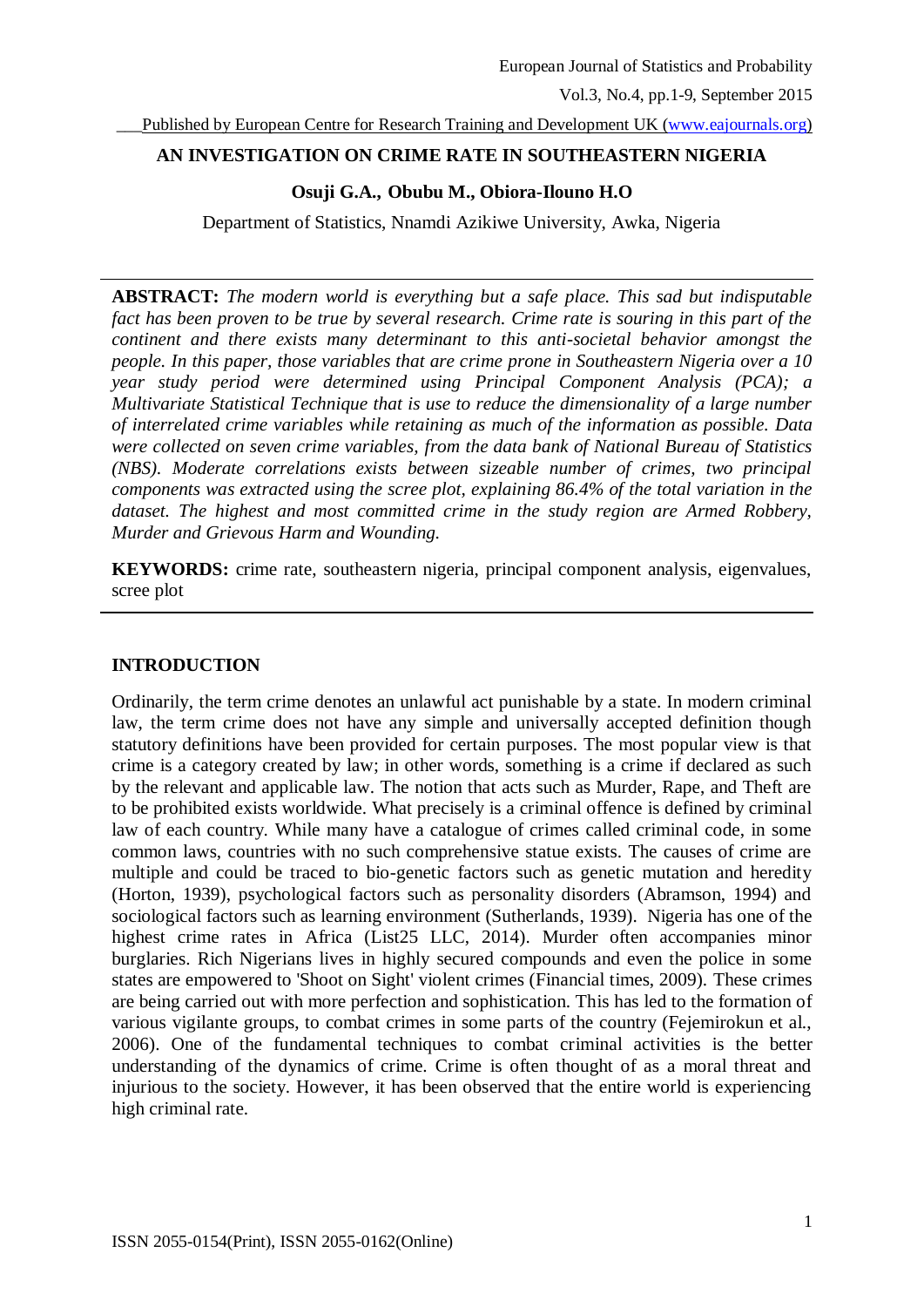### Published by European Centre for Research Training and Development UK [\(www.eajournals.org\)](http://www.eajournals.org/)

### **Classification of Crimes**

Crimes are classified based on the extent of punishment that can be given for committing it. The punishment is usually based on the seriousness of the crime. Countries may differ as to the classification of any particular crime. A crime committed in one country may be classified differently than if it was committed in another country. Crimes are classified as Felony Crimes such as Murder, Rape, Burglary, Kidnapping, Arson, Robbery, e.t.c., Misdemeanor Crimes such as Public Intoxication, Trespassing, Speeding, Prostitution, Vandalism, Use of fake ID, e.t.c.

However, In Nigeria, the police classification of crimes depends greatly on what law prescribed . In the Nigerian Police Abstract of Statistics (NPACS), offenses are categorized into four major categories:

- i. Offences against persons include: man slaughter, murder and attempted murder, assault, rape, child stealing, grievous harm and wounding, e.t.c.
- ii. Offences against property include: armed robbery, house and store breakings, forgery e.t.c
- iii. Offences against lawful authority include: forgery of currency notes, gambling, breach of peace, bribery and corruption e.t.c.

Offence against local act include: traffic offences, liquor offences, e.t.c.

In this Paper, Principal Component Analysis was used in determining the number of variables to be used in explaining the crime data, with objectives of;

- i. Examining the degree of the relationship existing between the different crimes considered in the last ten years.
- ii. Examining the crime that accounted for the highest percentage of the total crimes in Southeastern Nigeria.
- iii. Determining the principal variables in the data via principal component techniques.
- iv. Recommend lasting solutions aimed at reducing crime southeastern Nigeria and the world at large.

### **METHODOLOGY**

## **Principal Component Analysis**

Principal component analysis is a multivariate technique for transforming a set of related (correlated) variables into a set of unrelated (uncorrelated) variables that account for decreasing proportions of the variation of the original observations (Rencher, 2002). The rationale behind the method is an attempt to reduce the complexity of the data by decreasing the number of variables that need to be considered. If the first few of the derived variables (the principal components) among them account for a large proportion of the total variance of the observed variables, they can be used to provide a convenient summary of the data and to simplify subsequent analysis. Algebraically, principal component are particular linear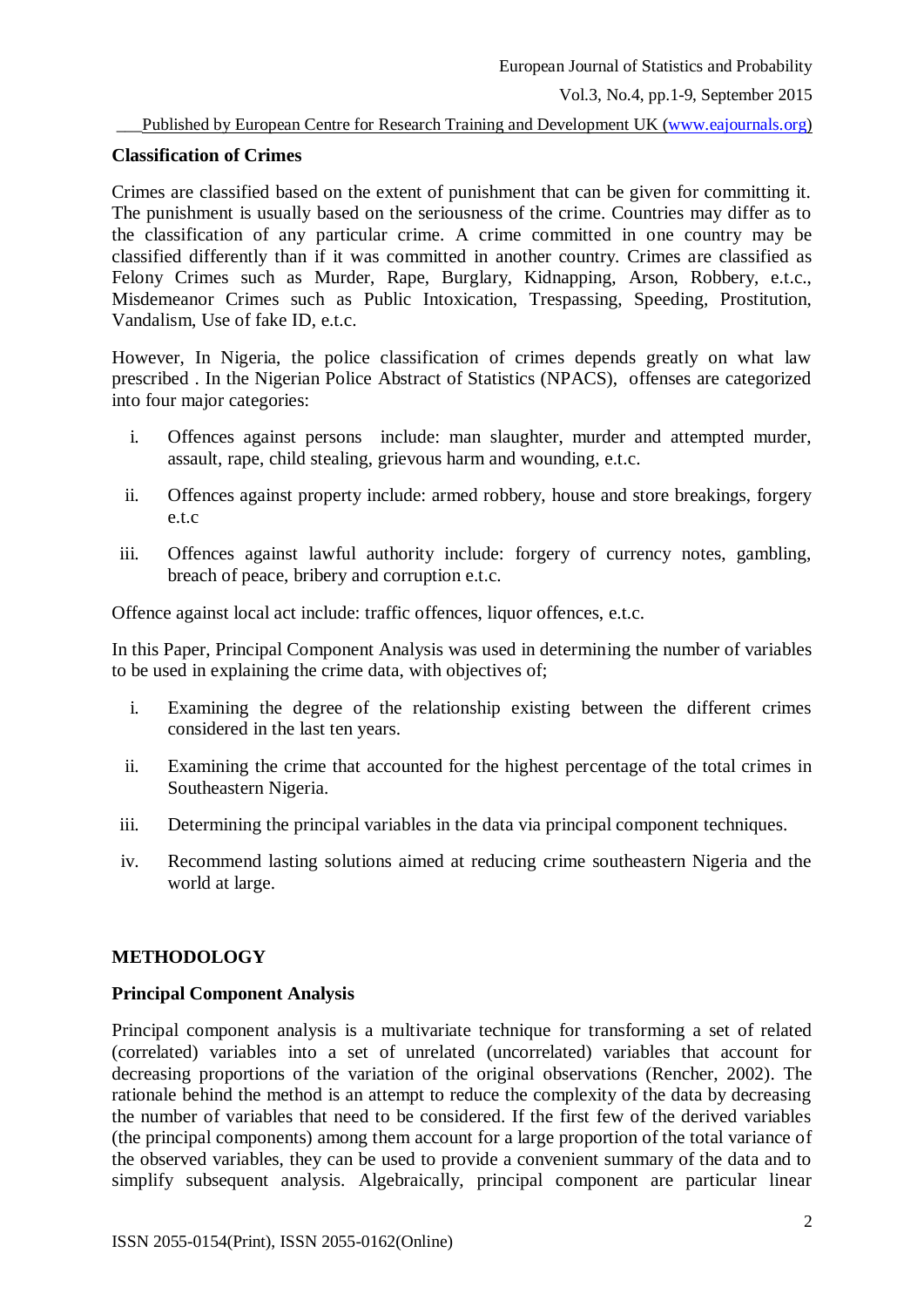\_\_\_Published by European Centre for Research Training and Development UK [\(www.eajournals.org\)](http://www.eajournals.org/)

combinations of the p random variables  $X_1$ ,  $X_2$ , ...,  $X_p$ . Geometrically, these linear combination represents the selection of new coordinate system obtained by rotating the original system with  $X_1$ ,  $X_2$ , ...,  $X_p$  as the coordinate axes. The new axes represents the directions with maximum variability and provide a simpler and more parsimonious description of the covariance structure. Principal components depend solely on the covariance matrix  $\Sigma$  ( or the correlation matrix  $\rho$  ) of  $X_1, X_2, \ldots, X_p$ . Their development does not require a multivariate normal assumption.

let the random vector  $X^l = [X_1, X_2, \ldots, X_p]$  have the covariance matrix  $\Sigma$  with eigenvalues  $\lambda_1 \geq \lambda_2 \geq \ldots \geq \lambda_p \geq 0$ .

Consider the linear combination

 $Y_1 = a^l_1 X = a_{11}X_1 + a_{12}X_2 + \ldots + a_{1p}X_p$  $Y_2 = a^l_2 X = a_{21}X_1 + a_{22}X_2 + \ldots + a_{2p}X_p$ **.**

$$
Y_p = \mathbf{a}^l_{p} \mathbf{X} = a_{p1} X_1 + a_{p2} X_2 + \ldots + a_{pp} X_p
$$

**.**

**.**

Then,

 $\text{Var}(Y_i) = \mathbf{a}^l_i \sum \mathbf{a}_i \quad i = 1, 2, \dots, p$  $Cov(Y_i, Y_k) = \frac{a_i}{\sum a_k} i, k = 1, 2, ..., p$ 

Note;

First principle component = linear combination  $\mathbf{a}^l \mathbf{I} \mathbf{X}$  that maximizes  $\text{Var}(\mathbf{a}^l \mathbf{I} \mathbf{X})$  subject to  $a^l_I a_I = 1$ 

Second principle component = linear combination  $a_2^l$  **X** that maximizes  $\text{Var}(a_2^l \mathbf{X})$  subject to  $\mathbf{a}^l_2 \mathbf{a}_2 = 1$  and  $\text{Cov}(\mathbf{a}^l I \mathbf{X}, \mathbf{a}^l I \mathbf{X}) = 0$ 

At the *i*th step,

*i*th principle component = linear combination  $a_i^l$  **X** that maximizes  $Var(a_i^l \mathbf{X})$  subject to  $\mathbf{a}^l_i \mathbf{a}_i = 1$  and  $Cov(\mathbf{a}^l_i \mathbf{X}, \mathbf{a}^l_k \mathbf{X}) = 0$  for  $k < i$ .

Consider the covariance matrix of a Bivariate data

$$
\Sigma = \begin{pmatrix} \delta_{11} & \delta_{12} \\ \vdots & \vdots \\ \delta_{11} & \delta_{12} \end{pmatrix}
$$

and the derived correlation matrix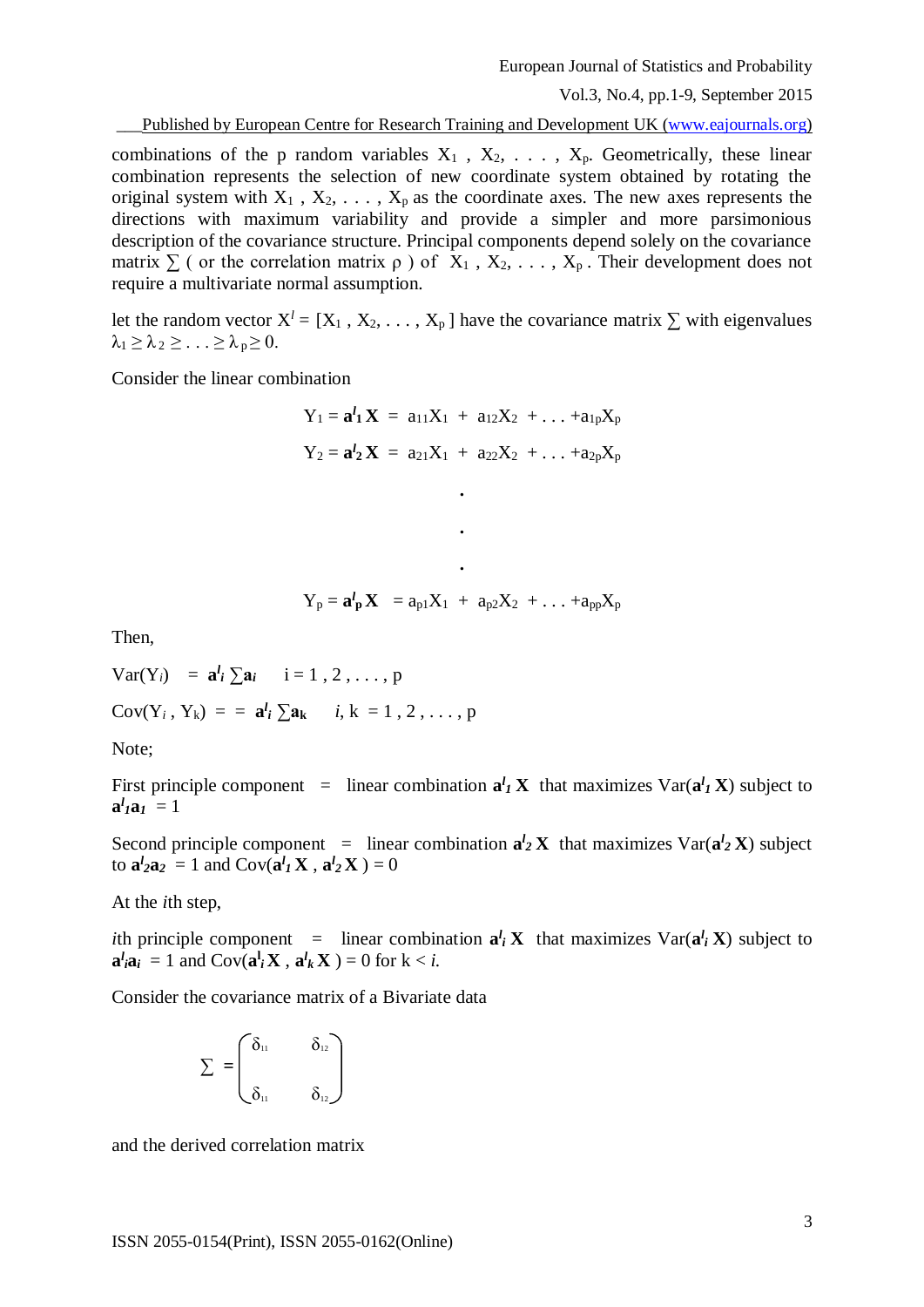\_\_\_Published by European Centre for Research Training and Development UK [\(www.eajournals.org\)](http://www.eajournals.org/)

$$
\rho = \begin{pmatrix} 1 & \rho_{12} \\ \rho_{21} & 1 \end{pmatrix}
$$

The proportion of the total variance explained by the first principal component is

$$
\Psi_{X_1} = \frac{\lambda_1}{\lambda_1 + \lambda_2}
$$

which is larger than that explained by the second principal component when the X's are not standardized.

In determining the number of Principal Components to retain, the amount of total variance explained, the relative sizes of the eigenvalues, { Joliffe (2002) } suggests using a cutoff on the eigenvalue of 0.7 when correlation matrices are analyzed., and a visual inspection of the scree plots are of prior importance.

## **DATA ANALYSIS AND RESULT**

|                                      | <b>Std. Deviation</b><br>Mean |        | N  |
|--------------------------------------|-------------------------------|--------|----|
| Murder                               | 33.972                        | 21.061 | 10 |
| Grievous<br>Harm<br>and<br>Wounding6 | 21.80                         | 14.031 | 10 |
| Rape                                 | 10.100                        | 2.737  | 10 |
| Armed<br>Robbery                     | 35.402                        | 22.359 | 10 |
| Kidnapping                           | 13.190                        | 3.028  | 10 |
| Store<br><b>Breaking</b>             | 17.801                        | 7.448  | 10 |
| House<br><b>Breaking</b>             | 13.409                        | 3.591  | 10 |

# **Table 1: Descriptive Statistics**

From the descriptive statistics on table 1, we see that in southeastern part of Nigeria, crimes such as; Armed Robbery, Murder, and Grievous Harm and Wounding has the highest recorded rates thus, these crimes contributes highly to the overall total population. Due to the high dispersion amongst the crimes in southeastern Nigeria, we can also say that the crimes are evenly distributed.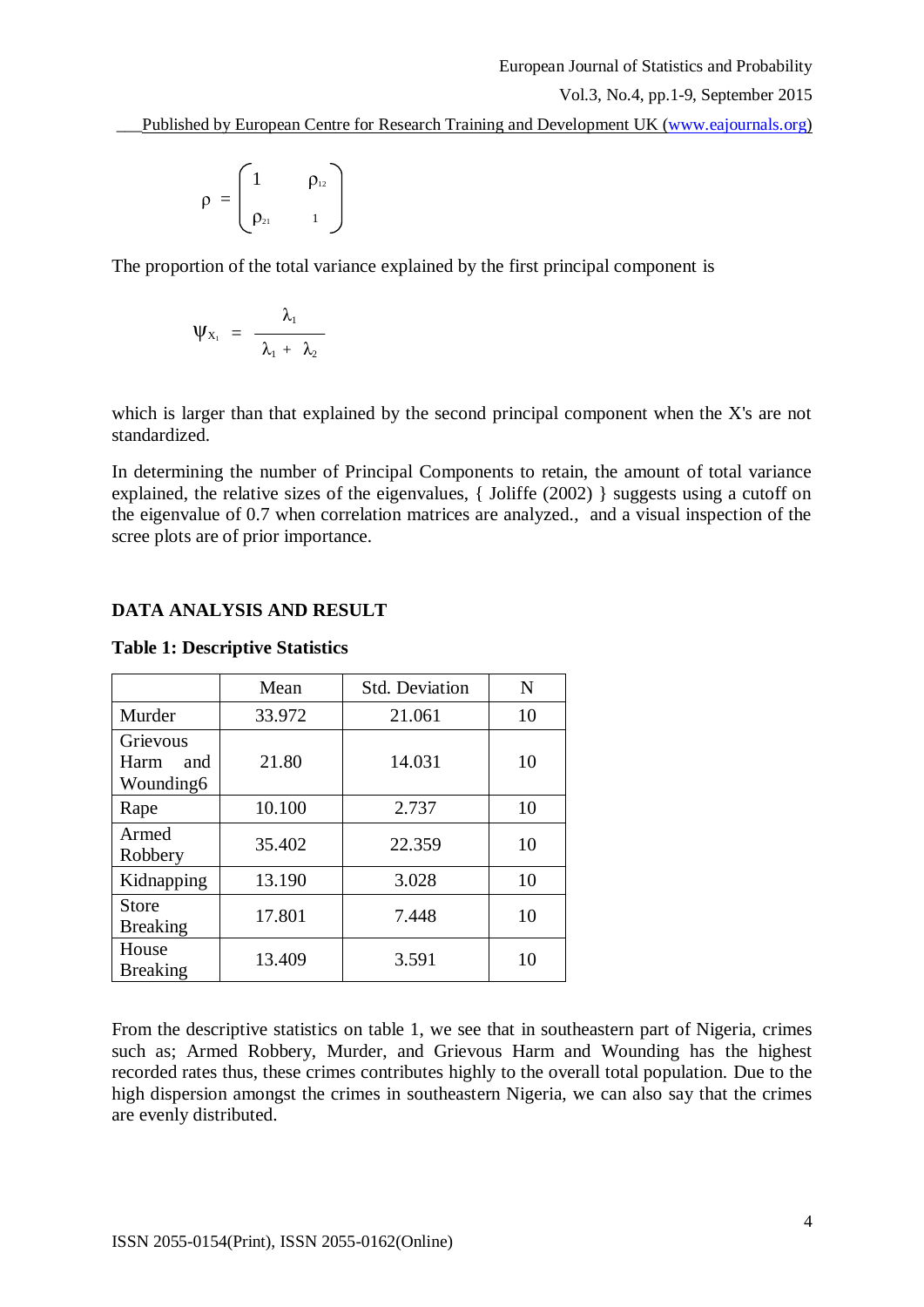Published by European Centre for Research Training and Development UK [\(www.eajournals.org\)](http://www.eajournals.org/)

# **Table 2: KMO And Bartlett's Test**

| Kaiser-Meyer-Olkin Measure of Sampling Adequacy. | .946                             |                      |
|--------------------------------------------------|----------------------------------|----------------------|
| <b>Bartlett's Test</b><br>Sphericity             | Approx. Chi-Square<br>df<br>Sig. | 52.994<br>21<br>.001 |

The null hypothesis that the correlation matrix is an identity matrix was rejected at 5% level of significance (Bartlett's test of Sphericity;  $\chi^2 = 52.994$ , p-value = .001), this implies that the correlation in the dataset are appropriate for factor analysis. Also, "Kaiser-Meyer-Olkin statistic = .946" revealed that adequate sampling is being used for this analysis.

## **Table 3: Communalities**

|                               | Initial | Extraction |
|-------------------------------|---------|------------|
| Murder                        | 1.000   | .917       |
| Grievous Harm and<br>Wounding | 1.000   | .908       |
| Rape                          | 1.000   | .611       |
| Armed Robbery                 | 1.000   | .955       |
| Kidnapping                    | 1.000   | .833       |
| <b>Store Breaking</b>         | 1.000   | .955       |
| <b>House Breaking</b>         | 1.000   | .875       |

From table 3, we see that Armed Robbery, Murder, and Grievous Harm and Wounding (.955, .917, .908) respectively, were best represented in the common factor space this was because a high proportion of their variances was explained by the principal components.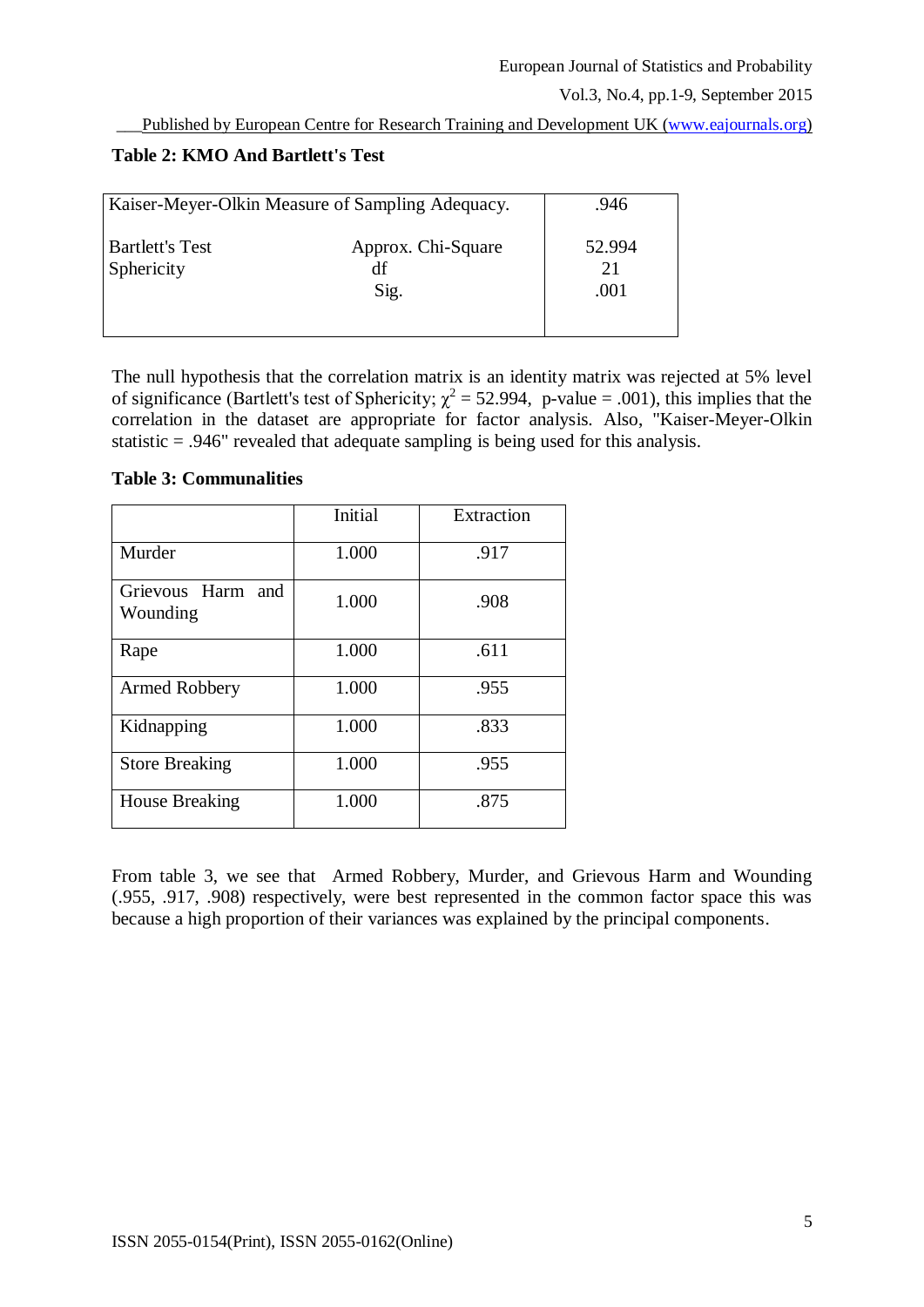Published by European Centre for Research Training and Development UK [\(www.eajournals.org\)](http://www.eajournals.org/)

|                    | M.D       | <b>GHW</b> | RP      | A.R   | <b>KNP</b> | S.B     | H.B     |
|--------------------|-----------|------------|---------|-------|------------|---------|---------|
| M.<br>D            | 1.00<br>0 | .587       | .374    | .865  | .290       | $-.299$ | $-.435$ |
| <b>GH</b><br>W     | .587      | 1.000      | $-.681$ | .535  | .755       | .339    | .415    |
| RP                 | .374      | $-.681$    | 1.000   | .394  | $-.476$    | $-.672$ | $-.550$ |
| A.R                | .865      | .535       | .394    | 1.000 | .897       | .507    | .439    |
| KN<br>$\mathbf{P}$ | .290      | .755       | $-.476$ | .897  | 1.000      | .674    | .632    |
| S.B                | $-.299$   | .339       | $-.672$ | .507  | .674       | 1.000   | .658    |
| H.B                | $-.435$   | .415       | $-.550$ | .439  | .632       | .658    | 1.000   |

**Table 4: Correlation Matrix**

Table 4 reveals that all the crime variables considered in this study are relatively important. Significant correlations exists between crimes against person ( Murder(M.D), Grievous Harm and Wounding (GHW), Rape(RP), and Kidnapping(KNP) ) and crimes against property (Armed Robbery(A.R), Store Breaking(S.B), and House Breaking(H.B)). The table shows Armed Robbery and Murder having the highest correlation coefficient (.865) implying that they are the most common crimes in Southeastern Nigeria. The more the population in this region, the more these crime rate (Armed Robbery and Murder).

|  | <b>Table 5: Total Variance Explained</b> |  |
|--|------------------------------------------|--|
|  |                                          |  |

|                | <b>Initial Eigenvalues</b> |                     | <b>Extraction Sums of Squared</b><br>Loadings |       |          |           |
|----------------|----------------------------|---------------------|-----------------------------------------------|-------|----------|-----------|
| Compon<br>ents |                            | Cumulativ<br>$%$ of |                                               |       | $%$ of   | Cumulativ |
|                | Total                      | Variance            | $e \%$                                        | Total | Variance | $e\%$     |
| 1              | 3.427                      | 48.956              | 48.956                                        | 3.427 | 48.956   | 48.956    |
| $\overline{2}$ | 2.620                      | 37.422              | 86.378                                        | 2.620 | 37.422   | 86.378    |
| 3              | .528                       | 7.542               | 93.921                                        |       |          |           |
| $\overline{4}$ | .194                       | 2.767               | 96.687                                        |       |          |           |
| 5              | .177                       | 2.532               | 99.220                                        |       |          |           |
| 6              | .034                       | .490                | 99.710                                        |       |          |           |
| 7              | .020                       | .290                | 100.000                                       |       |          |           |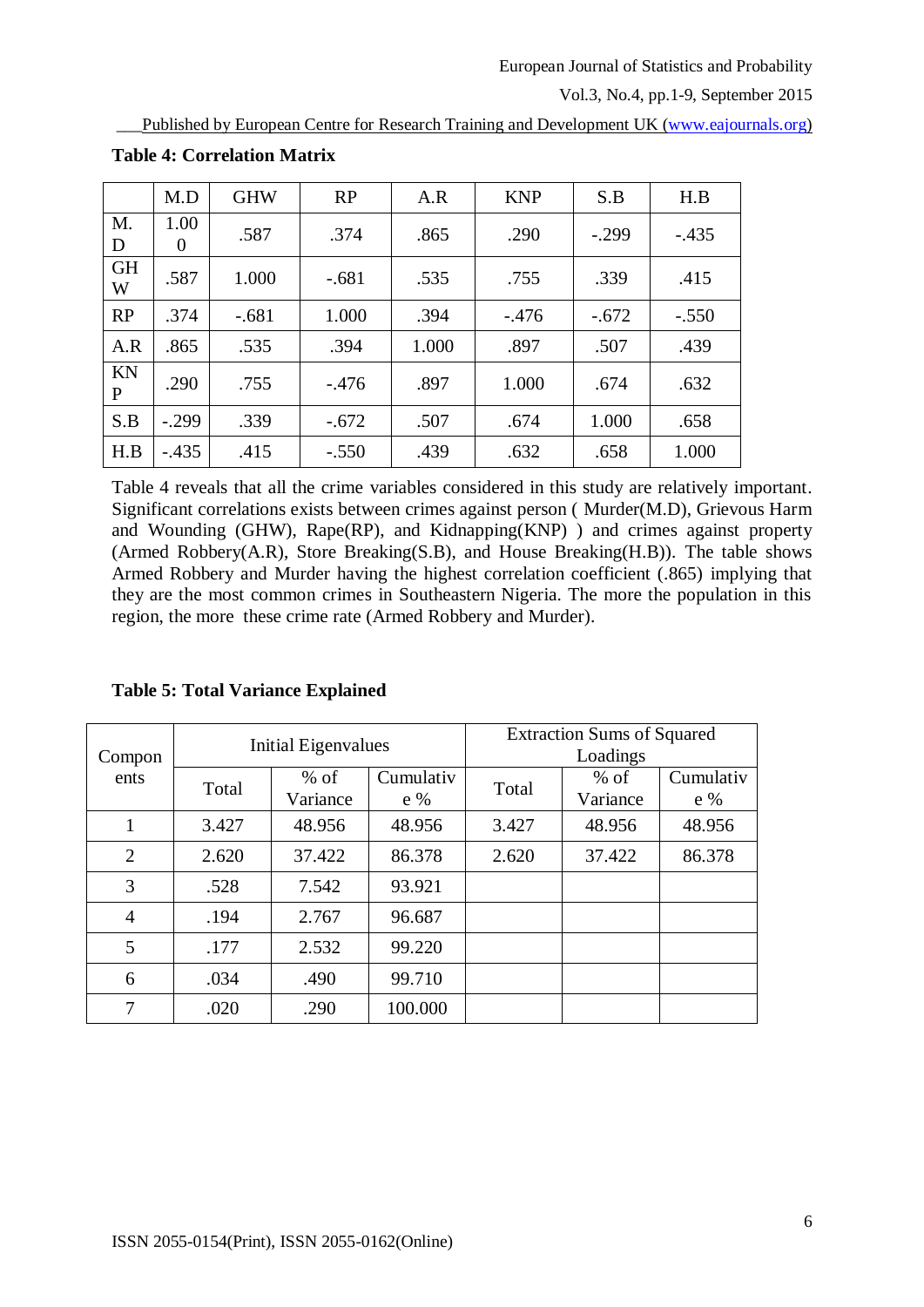Published by European Centre for Research Training and Development UK [\(www.eajournals.org\)](http://www.eajournals.org/)

| Variables | Component |                |  |  |
|-----------|-----------|----------------|--|--|
|           |           | $\overline{2}$ |  |  |
|           | .453      | .385           |  |  |
| 2         | .446      | .340           |  |  |
| 3         | .104      | .054           |  |  |
|           | .598      | .392           |  |  |
| 5         | .176      | .013           |  |  |
| 6         | .131      | .008           |  |  |
|           | .128      | .032           |  |  |

## **Fig 1: Scree Plot of Eigenvalues**



From the scree plot of eigenvalues on Fig 1, and extraction sums of squares loading on table 5, we see that two components were extracted. The two components explained 86.4% of the total variance in the data set, with component 1 accounting for 48.956% of the total variance explained with its significant position loading, and component 2 accounting for 37.422% of the total variance.

|            | M.D     | <b>GHW</b> | <b>RP</b> | A.R   | <b>KNP</b> | S.B     | H.B     |
|------------|---------|------------|-----------|-------|------------|---------|---------|
| M.D        | 1.000   | .587       | .374      | .865  | .290       | $-.299$ | $-.435$ |
| <b>GHW</b> | .587    | 1.000      | $-.681$   | .535  | .755       | .339    | .415    |
| RP         | .374    | $-.681$    | 1.000     | .394  | $-.476$    | $-.672$ | $-.550$ |
| A.R        | .865    | .535       | .394      | 1.000 | .897       | .507    | .439    |
| <b>KNP</b> | .290    | .755       | $-.476$   | .897  | 1.000      | .674    | .632    |
| S.B        | $-.299$ | .339       | $-.672$   | .507  | .674       | 1.000   | .658    |
| H.B        | $-.435$ | .415       | $-.550$   | .439  | .632       | .658    | 1.000   |

### **Table 6: Coefficient of Principal Components**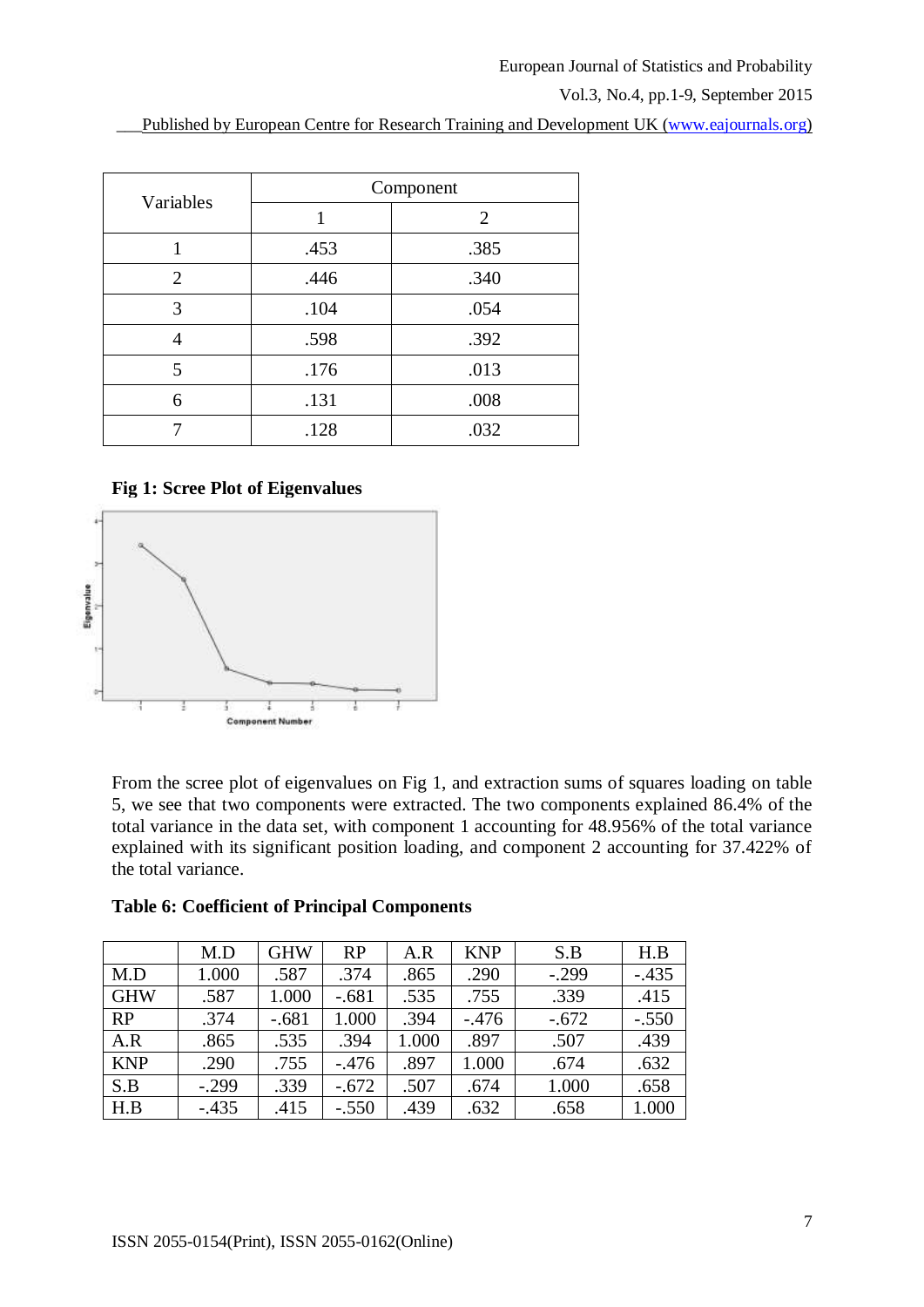\_\_\_Published by European Centre for Research Training and Development UK [\(www.eajournals.org\)](http://www.eajournals.org/)

The equations of the principal components are;

 $Y_1 = 0.453$ Murder + 0.446GHW + 0.104Rape + 0.598ArmedRobbery + 0.176Kidnapping + 0.131Store Breaking + 0.128 House Breaking

 $Y_2 = 0.385$ Murder + 0.340GHW + 0.054Rape + 0.392ArmedRobbery + 0.013Kidnapping + 0.008Store Breaking + 0.032 House Breaking

From the 1st and 2nd principal component above, we see that Armed Robbery, Murder and, Grievous Harm and Wounding constituted more to the crime rate than Store Breaking, House Breaking, Kidnapping and Rape in Southeastern Nigerian. This implies a great difference between crimes such as; Armed Robbery, Murder and, Grievous Harm and Wounding compared with Store Breaking, House Breaking, Kidnapping and Rape.

## **CONCLUSION**

Principal Component Analysis was applied in this study from which two components were extracted explaining about 86.4% of the total variability in the data set. The highest and most committed crime in Southeastern Nigeria are Armed Robbery , Murder and Grievous Harm and Wounding. Moderate correlations exists between sizeable number of crimes.

## **RECOMMENDATIONS**

The role of the police as enshrined in the Constitution of the Federal Republic of Nigeria, as it concerns crime prevention and control cannot be over-emphasized. the development of a society largely depends on the rate of crime. If the crime rate is high, it could scare away or discourage investors. Also, the safety of lives and property is an issue of priority in any given society. Consequently, the government needs to increase its funding for the police so that modern and adequate equipment to combat crime could be acquired. However, such funds are to be properly monitored to avoid diversion into private pockets and also rid the Nigerian police of its corrupt elements. Government intervention in the provision of infrastructure and other basic amenities that would make life more meaningful should be encouraged. The government must also take proactive measures towards poverty alleviation . Poverty readily offers a breeding and fertile ground for crime. As such, any effort made towards poverty alleviation automatically translates to efforts made toward crime prevention and control in the society. The family institution must also play its role by monitoring all the people in the family particularly the youth, as the police cannot fight crime alone. Intelligence gathering is a veritable tool for crime prevention and control. This is why the members of the public must wake up to assist the police in its functions. The public should be ready at all times to give necessary information to the police. This is because, crime is a challenge that all and sundry must confront headlong for a stable and safe society.